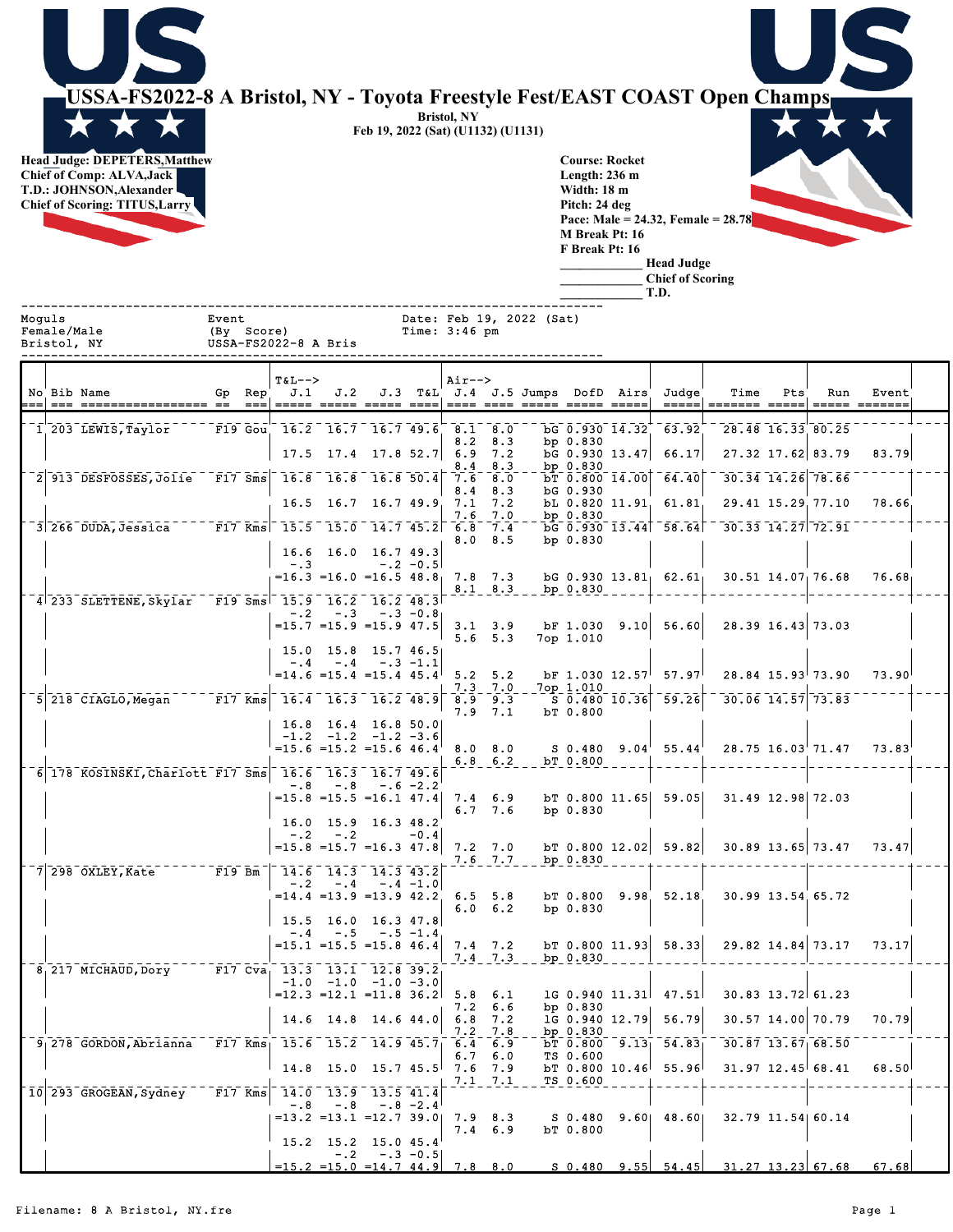|  | No Bib Name<br>=== <sup>'</sup> === ================= ==  ==  == | Gp Rep | <b>T&amp;L--&gt;</b><br>J.1                                                    |               |                                                               |            | Air-->                                    |                                  |                      |            |               | J.2 J.3 T&L J.4 J.5 Jumps DofD Airs Judge        | Time<br><u>----- ------- ----- ----- ------</u>                                             | Pts | Run                   | Event |  |
|--|------------------------------------------------------------------|--------|--------------------------------------------------------------------------------|---------------|---------------------------------------------------------------|------------|-------------------------------------------|----------------------------------|----------------------|------------|---------------|--------------------------------------------------|---------------------------------------------------------------------------------------------|-----|-----------------------|-------|--|
|  | 11 299 SCHEID, Nora F17 Str 13.5 15.7 15.5 44.7                  |        |                                                                                |               |                                                               |            |                                           | $7.4$ $7.0$                      |                      | bT 0.800   |               |                                                  |                                                                                             |     |                       |       |  |
|  |                                                                  |        |                                                                                | $-.2 - .1$    | $-.1 - 0.4$<br>$=13.3$ $=15.6$ $=15.4$ 44.3                   |            |                                           | $4.4$ $4.8$<br>$6.0 \t6.4$       |                      | bp $0.830$ |               | $bT$ 0.800 8.82 53.12                            | 31.23 13.27 66.39                                                                           |     |                       |       |  |
|  |                                                                  |        |                                                                                |               | 15.0 14.4 14.0 43.4<br>$-6.4$ $-7.2$ $-6.4-20.0$              |            | $=8.6$ $=7.2$ $=7.6$ 23.4 5.7 6.8         | 7.2 6.9                          |                      | bp 0.830   |               |                                                  | bt 0.800 10.84 $34.24$ 32.96 11.35 45.59                                                    |     |                       | 66.39 |  |
|  | 12 360 PASSARETTA, Manuel F17 Kms 14.4 14.0 13.7 42.1            |        |                                                                                |               | $-.6$ $-.6$ $-.6$ $-1.8$                                      |            |                                           |                                  |                      |            |               |                                                  |                                                                                             |     |                       |       |  |
|  |                                                                  |        |                                                                                |               | $16.0$ 15.2 14.9 46.1                                         |            |                                           | $6.7 \quad 6.3$                  |                      | bT 0.800   |               |                                                  | $=13.8$ $=13.4$ $=13.1$ $40.3$ $3.2$ $3.7$ $3.0.750$ $7.78$ $48.08$ $31.90$ $12.53$ $60.61$ |     |                       |       |  |
|  |                                                                  |        |                                                                                |               | $-1.2$ $-1.2$ $-1.2$ $-3.6$<br>$=14.8$ $=14.0$ $=13.7$ $42.5$ |            | $5.1 \quad 4.9$                           | $6.5 \t6.4$                      | $ bT_0.800$          |            |               |                                                  | $3\,0.750\,8.90\,51.40\,31.55\,12.92\,64.32\,64.32$                                         |     |                       |       |  |
|  | 13 <sub>1</sub> 320 WEILER, Gracie F13 Bm 14.0 13.5 12.9 40.4    |        |                                                                                |               | $-.2$ $-.2$ $-.2$ $-0.6$                                      |            |                                           |                                  |                      |            |               |                                                  |                                                                                             |     |                       |       |  |
|  |                                                                  |        |                                                                                |               | $=13.8$ $=13.3$ $=12.7$ 39.8                                  |            | 7.2 7.0                                   |                                  |                      |            |               |                                                  | $S$ 0.480 7.75 47.55 32.66 11.68 59.23                                                      |     |                       |       |  |
|  |                                                                  |        |                                                                                |               | 14.6 14.4 14.5 43.5                                           |            |                                           | $7.3$ $7.2$                      |                      | TS 0.600   |               |                                                  |                                                                                             |     |                       |       |  |
|  |                                                                  |        | $-1.2$                                                                         |               | $= 14.4$ $= 14.4$ $= 14.1$ $42.9$                             | $-.4 -0.6$ |                                           | 6.8 7.6                          |                      |            |               |                                                  | S 0.480 7.62 50.52 32.38 11.99 62.51                                                        |     |                       | 62.51 |  |
|  | 14'302 JOHNSON, Victoria F13 Kms' 12.8 12.7 12.6 38.1            |        |                                                                                |               |                                                               |            |                                           |                                  | 6.7 $7.2 - TS_0.600$ |            |               |                                                  |                                                                                             |     |                       |       |  |
|  |                                                                  |        |                                                                                |               | $-.3 - .3 - .2 - 0.8$                                         |            |                                           |                                  |                      |            |               |                                                  |                                                                                             |     |                       |       |  |
|  |                                                                  |        |                                                                                |               | $=12.5$ $=12.4$ $=12.4$ 37.3                                  |            |                                           | 8.6 8.9<br>$6.8\quad 6.6$        |                      | XS 0.630   |               |                                                  | $S$ 0.480 8.41 45.71 33.95 10.25 55.96                                                      |     |                       |       |  |
|  |                                                                  |        |                                                                                |               | $14.9$ $14.8$ $13.9$ $43.6$<br>$-.2 - .6 - .6 - 1.4$          |            |                                           |                                  |                      |            |               |                                                  |                                                                                             |     |                       |       |  |
|  |                                                                  |        |                                                                                |               | $=14.7$ $=14.2$ $=13.3$ $42.2$                                |            | 7.7 7.6                                   | $7.0 \t6.9$                      |                      | XS 0.630   |               | $S$ 0.480 8.04 50.24                             | 33.80 10.41 60.65                                                                           |     |                       | 60.65 |  |
|  | 15 211 DOWLING, Alexandra F19 Cva 12.0 12.0 12.2 36.2            |        |                                                                                |               |                                                               |            |                                           |                                  |                      |            |               |                                                  |                                                                                             |     |                       |       |  |
|  |                                                                  |        |                                                                                |               | $-.3 - .3 - .3 - 0.9$                                         |            | $=$ 11.7 $=$ 11.7 $=$ 11.9 35.3 6.4 6.2   |                                  |                      |            |               |                                                  | TS $0.600$ 7.70 43.00 33.73 10.49 53.49                                                     |     |                       |       |  |
|  |                                                                  |        |                                                                                |               | 14.6 14.0 14.6 43.2                                           |            |                                           | $7.5$ $7.9$                      |                      | D 0.510    |               |                                                  |                                                                                             |     |                       |       |  |
|  |                                                                  |        |                                                                                | $-.2 - .2$    |                                                               | $-0.4$     | $= 14.4$ $= 13.8$ $= 14.6$ $42.8$ 6.7 6.0 |                                  |                      |            |               |                                                  | TS 0.600 7.48 50.28 33.93 10.27 60.55                                                       |     |                       | 60.55 |  |
|  |                                                                  |        |                                                                                |               |                                                               |            |                                           | 7.0 7.4                          | D 0.510              |            |               |                                                  |                                                                                             |     |                       |       |  |
|  | 16 249 STEVENSON, Maddie F15 Str 13.7 13.9 13.9 41.5             |        |                                                                                |               | $-.3 - .3 - .4 - 1.0$                                         |            |                                           |                                  |                      |            |               |                                                  |                                                                                             |     |                       |       |  |
|  |                                                                  |        |                                                                                |               |                                                               |            | $= 13.4$ $= 13.6$ $= 13.5$ 40.5, 5.3 5.7  | 5.9 6.7                          |                      | bp 0.830   |               |                                                  | b $T$ 0.800 9.62, 50.12, 33.93 10.27, 60.39                                                 |     |                       |       |  |
|  |                                                                  |        |                                                                                |               | $13.5$ $13.6$ $13.4$ $40.5$<br>$-2.0$ $-2.0$ $-2.0$ $-6.0$    |            |                                           |                                  |                      |            |               |                                                  |                                                                                             |     |                       |       |  |
|  |                                                                  |        |                                                                                |               | $= 11.5 = 11.6 = 11.4$ 34.5                                   |            | 6.0 5.9                                   |                                  |                      |            |               | $bT$ 0.800 9.40 43.90                            | $34.24$ 9.92 53.82                                                                          |     |                       | 60.39 |  |
|  | 17,300 RAGLAND, Juliet F15 Sms, 13.6 13.3 13.7 40.6              |        |                                                                                |               |                                                               |            |                                           | $5.4$ $5.8$                      |                      | bp 0.830   |               |                                                  |                                                                                             |     |                       |       |  |
|  |                                                                  |        |                                                                                |               | $-1.0 - .8 - .4 - 2.2$                                        |            | $=12.6$ = 12.5 = 13.3 38.4 5.8 5.8        |                                  |                      |            |               |                                                  | TS 0.600 8.61 $47.01$ 35.93 8.05 55.06                                                      |     |                       |       |  |
|  |                                                                  |        |                                                                                |               |                                                               |            | $14.3$ 14.4 14.1 42.8 6.8 6.4             | $6.9$ $6.8$                      |                      | 3 0.750    |               | TS $0.600$ $8.42$ $51.22$                        |                                                                                             |     | $34.97$ 9.11 60.33    | 60.33 |  |
|  |                                                                  |        |                                                                                |               |                                                               |            |                                           | $5.9 - 6.0$                      |                      | 3 0.750    |               |                                                  |                                                                                             |     |                       |       |  |
|  | 18 335 MANGANELLO, Charlo F15 Str 14.0 14.4 13.9 42.3            |        | $-.4$                                                                          | $-0.4$        | $-.3 -1.1$                                                    |            |                                           |                                  |                      |            |               |                                                  |                                                                                             |     |                       |       |  |
|  |                                                                  |        |                                                                                |               | $=13.6$ $=14.0$ $=13.6$ $41.2$                                |            |                                           | $7.4\quad 6.6$<br>$6.0\quad 6.8$ |                      | TS 0.600   |               | $S$ 0.480 $7.19$ <sup>1</sup> 48.39 <sup>1</sup> |                                                                                             |     | $32.64$ $11.70$ 60.09 |       |  |
|  |                                                                  |        |                                                                                |               | 13.0 13.0 13.0 39.0<br>$-1.9$ $-2.0$ $-2.0$ $-5.9$            |            |                                           |                                  |                      |            |               |                                                  |                                                                                             |     |                       |       |  |
|  |                                                                  |        |                                                                                |               | $= 11.1 = 11.0 = 11.0$ 33.1                                   |            | $6.5 \t6.3$                               |                                  |                      |            |               |                                                  | S 0.480 7.06 40.16 30.82 13.73 53.89                                                        |     |                       | 60.09 |  |
|  | 19 343 GROGEAN, Maya                                             |        | F15 Kms 13.4 13.4 13.1 39.9                                                    |               |                                                               |            |                                           | $6.8$ $6.5$                      |                      | TS 0.600   |               |                                                  |                                                                                             |     |                       |       |  |
|  |                                                                  |        |                                                                                |               | $-.2 - .2 - .3 - 0.7$<br>$=13.2$ $=13.2$ $=12.8$ 39.2         |            |                                           | $6.3 \t6.3$                      |                      |            | $30.750$ 8.87 | 48.07                                            |                                                                                             |     | 32.88 11.44 59.51     |       |  |
|  |                                                                  |        |                                                                                |               | 13.0 13.0 13.0 39.0                                           |            |                                           | $8.4$ $8.9$                      |                      | S 0.480    |               |                                                  |                                                                                             |     |                       |       |  |
|  |                                                                  |        |                                                                                |               | $-1.0$ $-1.4$ $-1.1$ $-3.5$                                   |            |                                           |                                  |                      |            |               |                                                  |                                                                                             |     |                       |       |  |
|  |                                                                  |        |                                                                                |               | $=12.0$ $=11.6$ $=11.9$ 35.5                                  |            |                                           | $6.7 \quad 6.5$<br>$8.0$ 7.4     |                      | S 0.480    |               | $3\,0.750\,8.64\,44.14$                          |                                                                                             |     | 32.80 11.53 55.67     | 59.51 |  |
|  | 20 301 KRUGER, Eden                                              |        | $\overline{F13}$ Kms 14.8 14.8 15.1 44.7                                       |               | $-3.2$ $-3.2$ $-3.2$ $-9.6$                                   |            |                                           |                                  |                      |            |               |                                                  |                                                                                             |     |                       |       |  |
|  |                                                                  |        |                                                                                |               | $= 11.6 = 11.6 = 11.9 35.1$                                   |            |                                           | $7.0$ $7.4$<br>6.1, 5.5          |                      | TS 0.600   |               |                                                  | $S$ 0.480 6.93 42.03 38.29 5.42 47.45                                                       |     |                       |       |  |
|  |                                                                  |        |                                                                                |               | 14.9 14.0 14.0 42.9                                           |            |                                           |                                  |                      |            |               |                                                  |                                                                                             |     |                       |       |  |
|  |                                                                  |        |                                                                                |               | $-1.4 - .8 - 1.0 - 3.2$<br>$=13.5$ $=13.2$ $=13.0$ 39.7       |            |                                           | $7.0 \t6.2$                      |                      |            |               |                                                  | b $\sqrt{0.800}$ 8.85 48.55 33.78 10.44 58.99                                               |     |                       | 58.99 |  |
|  | 21 333 DOWLING, Sophia                                           |        | $\begin{bmatrix} 17 & 0 & 0 & 13 & 0 & 13 & 0 & 12 & 6 & 38 & 6 \end{bmatrix}$ |               |                                                               |            |                                           | $7.8$ $7.1$                      |                      | S 0.480    |               |                                                  |                                                                                             |     |                       |       |  |
|  |                                                                  |        |                                                                                | $-1.8$ $-1.4$ | $-.8 - 4.0$<br>$= 11.2$ $= 11.6$ $= 11.8$ 34.6                |            |                                           | $7.8$ $8.6$                      |                      |            |               |                                                  | $S$ 0.480 8.16, 42.76, 34.50 9.64, 52.40                                                    |     |                       |       |  |
|  |                                                                  |        |                                                                                |               |                                                               |            |                                           | 7.0 7.1                          |                      | TS 0.600   |               |                                                  |                                                                                             |     |                       |       |  |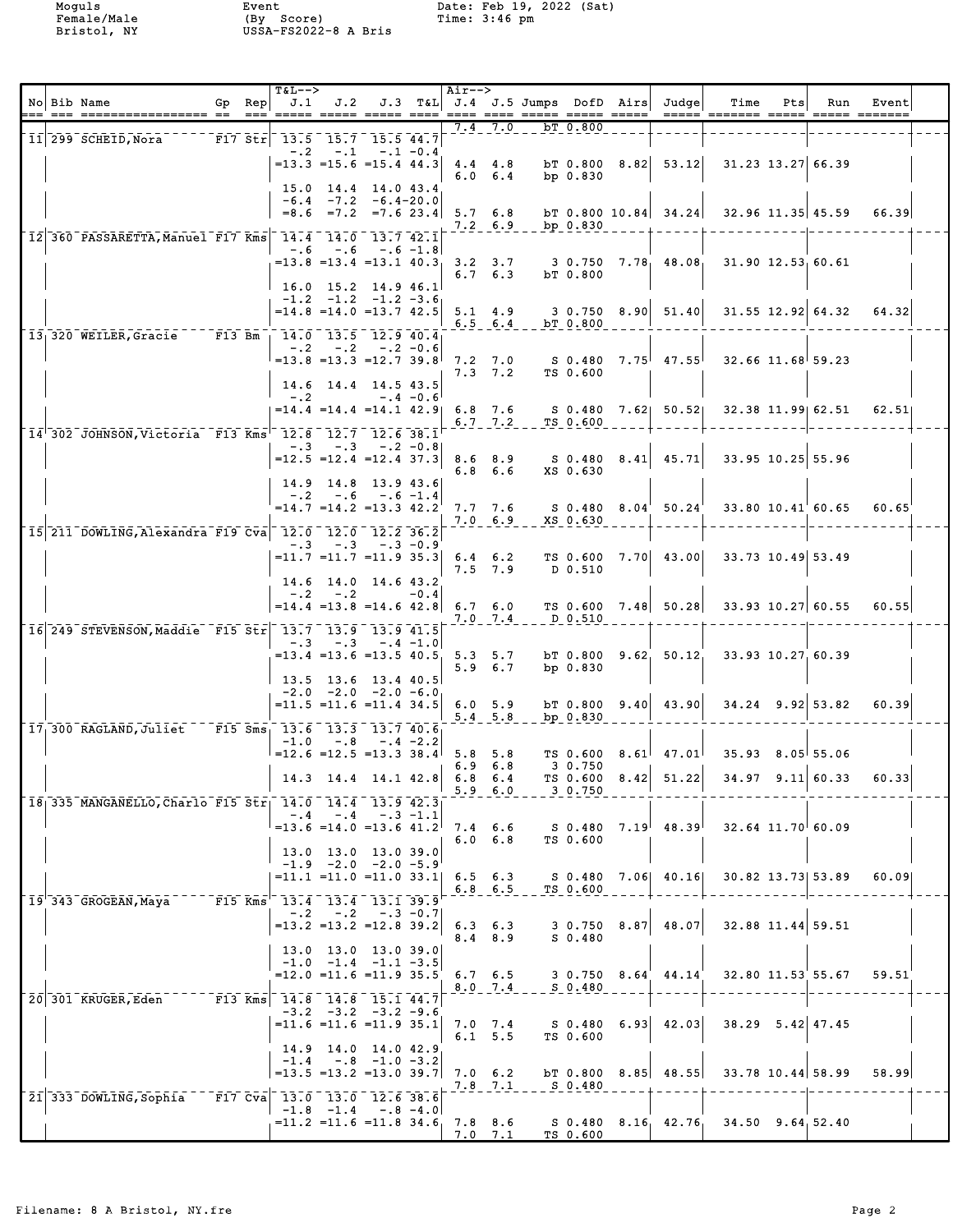|  | No Bib Name                                           | Gp Rep<br>$==$ | <b>T&amp;L--&gt;</b><br>J.1<br>=====                                                                                                                     | J.2                 |                                                                                    |               | Air-->    |                                    | J.3 T&L J.4 J.5 Jumps DofD Airs |                         |                | Judge                                                             | Time<br><u> ===== ======= =====</u>                                   | Pts | Run                           | Event<br>$\begin{array}{cccccc} \texttt{-----} & \texttt{-----} \end{array}$ |  |
|--|-------------------------------------------------------|----------------|----------------------------------------------------------------------------------------------------------------------------------------------------------|---------------------|------------------------------------------------------------------------------------|---------------|-----------|------------------------------------|---------------------------------|-------------------------|----------------|-------------------------------------------------------------------|-----------------------------------------------------------------------|-----|-------------------------------|------------------------------------------------------------------------------|--|
|  |                                                       |                | 14.5<br>$-0.4$                                                                                                                                           | 14.3<br>$-.2$       | $-.2 - 0.8$                                                                        | $13.9$ $42.7$ |           |                                    |                                 |                         |                |                                                                   |                                                                       |     |                               |                                                                              |  |
|  |                                                       |                |                                                                                                                                                          |                     | $= 14.1$ $= 14.1$ $= 13.7$ $41.9$                                                  |               |           | $6.9$ $7.1$<br>6.7 6.8             |                                 | TS 0.600                |                | S 0.480 7.40 49.30                                                |                                                                       |     | 35.72 8.28 57.58              | 57.58                                                                        |  |
|  | 22 312 MAILLOUX, Kristen F15 Gsr 13.0 12.3 12.1 37.4  |                |                                                                                                                                                          |                     |                                                                                    |               |           | $5.8\quad 5.8$                     |                                 | TS 0.600                |                | $7.36$ 44.76                                                      |                                                                       |     | $\overline{34.70}$ 9.41 54.17 |                                                                              |  |
|  |                                                       |                |                                                                                                                                                          |                     | $13.0$ $13.0$ $13.2$ $39.2$ 6.9                                                    |               | 8.0       | 8.2<br>6.9                         |                                 | S 0.480<br>TS 0.600     |                | 7.59 46.79                                                        |                                                                       |     | 34.11 10.07 56.86             | 56.86                                                                        |  |
|  | 23 322 HICKS, Kennedy                                 |                | $F15$ Cva, $0.1 - 0.1 - 0.1 - 0.3$                                                                                                                       |                     |                                                                                    |               | 7.4       | 7.0<br>$4.8$ 5.2                   |                                 | $ S_0$ . 480            | $S$ 0.480 2.39 | 2.69                                                              | 47.48                                                                 |     | 2.69                          |                                                                              |  |
|  |                                                       |                |                                                                                                                                                          |                     | $12.2$ 11.8 11.6 35.6 6.0 5.9                                                      |               | $\cdot$ 0 | $\ddot{\phantom{0}}$ .0            |                                 | S 0.480                 |                | $6.51 \quad 42.11$                                                |                                                                       |     | $37.56$ 6.23 48.34            | 48.34                                                                        |  |
|  | 24 323 DICKEY, Kenadie                                |                | $\lceil \bar{\mathtt{F}} \rceil$ 5 $\bar{\mathtt{C}}$ va $\lceil \; \rceil$ 11.5 $\lceil \; \rceil$ 11.6 $\lceil \; \rceil$ 11.7 $\lceil \; \rceil$ 35.0 |                     |                                                                                    |               |           | $6.0 \t6.2$                        |                                 | TS 0.600                |                |                                                                   |                                                                       |     |                               |                                                                              |  |
|  |                                                       |                |                                                                                                                                                          |                     | $-.2 - .4 - .4 - 1.0$                                                              |               |           |                                    |                                 |                         |                | $=11.3$ $=11.4$ $=11.3$ $34.0$ $4.1$ $4.2$ D 0.510 $5.59$ $39.59$ | $40.09$ $3.42$ $43.01$                                                |     |                               |                                                                              |  |
|  |                                                       |                |                                                                                                                                                          |                     | 13.5 12.9 12.9 39.3                                                                |               |           | $6.9$ $7.6$                        |                                 | S 0.480                 |                |                                                                   |                                                                       |     |                               |                                                                              |  |
|  |                                                       |                |                                                                                                                                                          |                     | $-1.5$ $-1.3$ $-1.3$ $-4.1$<br>$=12.0$ $=11.6$ $=11.6$ 35.2                        |               |           | $5.4\quad 6.0$                     |                                 |                         |                | $D$ 0.510 5.04 40.24                                              |                                                                       |     | $38.23$ $5.49$ $45.73$        | 45.73                                                                        |  |
|  | 25 345 KELLEHER, Maeve                                |                | F17 Wil 13.0 12.6 12.0 37.6                                                                                                                              |                     |                                                                                    |               |           |                                    | 4.4 4.0 K 0.510                 |                         |                |                                                                   |                                                                       |     |                               |                                                                              |  |
|  |                                                       |                |                                                                                                                                                          |                     | $-2.0$ $-1.8$ $-1.8$ $-5.6$<br>$=11.0$ $=10.8$ $=10.2$ $32.0$                      |               |           | $6.8$ 7.7                          |                                 |                         |                | $S$ 0.480 6.52 38.52                                              |                                                                       |     | $38.42$ $5.28$ $43.80$        |                                                                              |  |
|  |                                                       |                |                                                                                                                                                          |                     | 13.8 13.0 13.2 40.0                                                                |               |           | $6.4 \quad 6.3$                    |                                 | T <sub>0.480</sub>      |                |                                                                   |                                                                       |     |                               |                                                                              |  |
|  |                                                       |                |                                                                                                                                                          |                     | $-5.2 -5.0 -3.2 -13.4$<br>$=8.6 = 8.0 = 10.0 26.6$ 7.3 6.8                         |               |           |                                    |                                 |                         |                | S 0.480 5.56 32.16                                                |                                                                       |     | 38.57 5.11 37.27              | 43.80                                                                        |  |
|  | 26 315 HANSEN, Hailey F15 Cro 12.3 11.5 11.5 35.3     |                |                                                                                                                                                          |                     |                                                                                    |               |           |                                    | $4.8$ $4.3$ $T0.480$            |                         |                |                                                                   |                                                                       |     |                               |                                                                              |  |
|  |                                                       |                |                                                                                                                                                          |                     | $-2.7 -2.4 -2.4 -7.5$<br>$=9.6 = 9.1 = 9.1 27.8$                                   |               |           | $4.2 \quad 4.6$                    |                                 | T <sub>0.480</sub>      |                | $4.88$ 32.68                                                      | 44.79                                                                 |     | 32.68                         |                                                                              |  |
|  |                                                       |                | 12.8                                                                                                                                                     |                     | $12.2$ 12.0 37.0 5.0 5.3                                                           |               |           | $5.6\quad 6.0$                     |                                 | $S_0.480$               |                | $T$ 0.480 4.22 41.22                                              |                                                                       |     | $42.46$ 0.78 $42.00$          | 42.00                                                                        |  |
|  | 27 337 WILLARD, Anna                                  |                | F15 Str 9.8 9.8                                                                                                                                          |                     | $9.2$ 28.8                                                                         |               |           | $3.3 \quad 4.0$                    |                                 | $S_0.480$               |                |                                                                   |                                                                       |     |                               |                                                                              |  |
|  |                                                       |                |                                                                                                                                                          | $=1.8$ $=1.0$       | $-8.0 -8.8 -8.6 - 25.4$<br>$=0.6$ 3.4                                              |               |           | $3.8$ $3.9$                        |                                 |                         | $S$ 0.480 3.34 | 6.74                                                              | 45.61                                                                 |     | 6.74                          |                                                                              |  |
|  |                                                       |                |                                                                                                                                                          |                     | $10.5$ 10.3 10.6 31.4                                                              |               |           | $2.9$ $3.0$                        |                                 | D 0.510                 |                |                                                                   |                                                                       |     |                               |                                                                              |  |
|  |                                                       |                |                                                                                                                                                          |                     | $-.5 -1.0 -1.5$<br>$=10.5$ $=9.8$ $=9.6$ 29.9 6.4 6.2                              |               |           |                                    |                                 |                         |                | $S$ 0.480 6.07 35.97                                              |                                                                       |     | 37.85 5.91 41.88              | 41.88                                                                        |  |
|  |                                                       |                |                                                                                                                                                          |                     |                                                                                    |               |           | 6.4 5.6                            |                                 | D 0.510                 |                |                                                                   |                                                                       |     |                               |                                                                              |  |
|  | 28 307 KNIGHT, Murphy Jan F13 Wva 10.5 10.0 10.4 30.9 |                |                                                                                                                                                          |                     | $-9.2 -9.6 -9.6 -28.4$                                                             |               |           |                                    |                                 |                         |                |                                                                   |                                                                       |     | $42.56$ 0.67 7.83             |                                                                              |  |
|  |                                                       |                |                                                                                                                                                          |                     | $=1.3$ $=0.4$ $=0.8$ 2.5                                                           |               |           | 2.1 2.0<br>$6.4 \quad 6.2$         |                                 | S 0.480                 |                | $bT$ 0.800 4.66 7.16                                              |                                                                       |     |                               |                                                                              |  |
|  |                                                       |                |                                                                                                                                                          | $12.0$ $11.6$       | 11.7 35.3<br>$-6.0 -6.4 -6.4 -18.8$                                                |               |           |                                    |                                 |                         |                |                                                                   |                                                                       |     |                               |                                                                              |  |
|  |                                                       |                |                                                                                                                                                          |                     | $=6.0$ $=5.2$ $=5.3$ 16.5 5.8 6.2                                                  |               |           | $7.0\quad 6.8$                     |                                 | S 0.480                 |                |                                                                   | bT 0.800 8.11 24.61 28.50 16.31 40.92                                 |     |                               | 40.92                                                                        |  |
|  | 29 242 VELENCHIK, Arden F19 Cva 13.0 12.5 12.3 37.8   |                |                                                                                                                                                          |                     | $-8.0 - 8.0 - 8.0 - 24.0$                                                          |               |           |                                    |                                 |                         |                |                                                                   |                                                                       |     |                               |                                                                              |  |
|  |                                                       |                |                                                                                                                                                          |                     | $=5.0$ $=4.5$ $=4.3$ $13.8$ 3.0 3.1                                                |               |           | 5.9, 5.7                           |                                 | $S_0.480$               |                |                                                                   | D 0.510 $4.33$ $18.13$ $40.87$ $2.55$ $20.68$                         |     |                               |                                                                              |  |
|  |                                                       |                |                                                                                                                                                          |                     | $13.4$ 11.8 11.7 36.9<br>$-2.6$ $-2.6$ $-2.2$ $-7.4$                               |               |           |                                    |                                 |                         |                |                                                                   |                                                                       |     |                               |                                                                              |  |
|  |                                                       |                |                                                                                                                                                          |                     | $=10.8$ $=9.2$ $=9.5$ 29.5                                                         |               |           | $2.0\quad 2.8$                     | 6.9 6.6 S 0.480                 |                         |                | $D$ 0.510 4.45 33.95                                              |                                                                       |     | $40.25$ $3.24$ 37.19          | 37.19                                                                        |  |
|  | 30 336 BERMAN, Reese                                  |                | F15 Str  11.0 10.2 10.4 31.6                                                                                                                             |                     | $-8.0 - 8.0 - 8.0 - 24.0$                                                          |               |           |                                    |                                 |                         |                |                                                                   |                                                                       |     |                               |                                                                              |  |
|  |                                                       |                |                                                                                                                                                          |                     | $=3.0$ $=2.2$ $=2.4$ $7.6$                                                         |               |           | $6.9$ $6.7$<br>$3.1 \quad 3.2$     |                                 | $D$ 0.510               |                | $S$ 0.480 4.86 12.46                                              | 49.48                                                                 |     | 12.46                         |                                                                              |  |
|  |                                                       |                |                                                                                                                                                          |                     | $12.6$ $11.8$ $11.9$ $36.3$<br>$-2.0$ $-1.5$ $-1.0$ $-4.5$                         |               |           |                                    |                                 |                         |                |                                                                   |                                                                       |     |                               |                                                                              |  |
|  |                                                       |                |                                                                                                                                                          |                     | $=10.6$ $=10.3$ $=10.9$ 31.8                                                       |               |           | 6.6 6.0<br>$2.4$ 2.2               |                                 | D 0.510                 |                | $S$ 0.480 4.19 35.99                                              | 43.84                                                                 |     | 35.99                         | 35.99                                                                        |  |
|  | 31 250 MCKENZIE, Natalee F17 Cva 14.0 13.6 13.7 41.3  |                |                                                                                                                                                          |                     | $-6.6$ $-6.6$ $-6.2-19.4$                                                          |               |           |                                    |                                 |                         |                |                                                                   |                                                                       |     |                               |                                                                              |  |
|  |                                                       |                |                                                                                                                                                          |                     | $=7.4$ $=7.0$ $=7.5$ 21.9                                                          |               |           | 4.7 5.0<br>$5.6\quad 6.0$          |                                 | bp 0.830<br>3 0.750     |                | $8.37$ 30.27                                                      |                                                                       |     | $39.42$ 4.16 34.43            |                                                                              |  |
|  |                                                       |                | 14.0                                                                                                                                                     | 12.0<br>$-5.0 -6.8$ | 12.8 38.8<br>$-6.0 - 17.8$                                                         |               |           |                                    |                                 |                         |                |                                                                   |                                                                       |     |                               |                                                                              |  |
|  |                                                       |                |                                                                                                                                                          | $= 9.0 = 5.2$       | $=6.821.0$                                                                         |               |           | $4.1 \quad 4.0$<br>$4.1 \quad 4.0$ |                                 | bp $0.830$<br>$-30.750$ |                | $6.39$ 27.39                                                      |                                                                       |     | 40.56 2.90 30.29              | 34.43                                                                        |  |
|  | 32 309 ROGAN, Breyer                                  | F15 Wva        | 0.1                                                                                                                                                      | 0.1                 | $0.1 \quad 0.3$ 4.9 5.2                                                            |               |           | 5.2 5.0                            |                                 | T 0.480                 |                | $S$ 0.480 4.86 5.16                                               | 43.42                                                                 |     | $\vert 5.16$                  |                                                                              |  |
|  |                                                       |                | 10.0                                                                                                                                                     | $-2.3 -2.4$         | $10.6$ 10.4 31.0<br>$-2.4 -7.1$                                                    |               |           |                                    |                                 |                         |                |                                                                   |                                                                       |     |                               |                                                                              |  |
|  |                                                       |                |                                                                                                                                                          | $=7.7 = 8.2$        |                                                                                    | $= 8.0 23.9$  |           | $6.0\quad 5.6$<br>$5.4 \quad 4.6$  |                                 | T 0.480                 |                | S 0.480 5.17 29.07                                                |                                                                       |     | 41.51 1.84.30.91              | 30.91                                                                        |  |
|  | 33 325 PERKINS, Evelyn                                |                | F15 Kms 13.5                                                                                                                                             |                     | $\begin{bmatrix} 13.3 & 12.9 & 39.7 \end{bmatrix}$<br>$-9.8$ $-9.8$ $-9.8$ $-29.4$ |               |           |                                    |                                 |                         |                |                                                                   |                                                                       |     |                               |                                                                              |  |
|  |                                                       |                |                                                                                                                                                          |                     |                                                                                    |               |           |                                    |                                 |                         |                |                                                                   | $=3.7$ $=3.5$ $=3.1$ 10.3 3.8 3.8 S 0.480 2.45 12.75 43.07 0.11 12.86 |     |                               |                                                                              |  |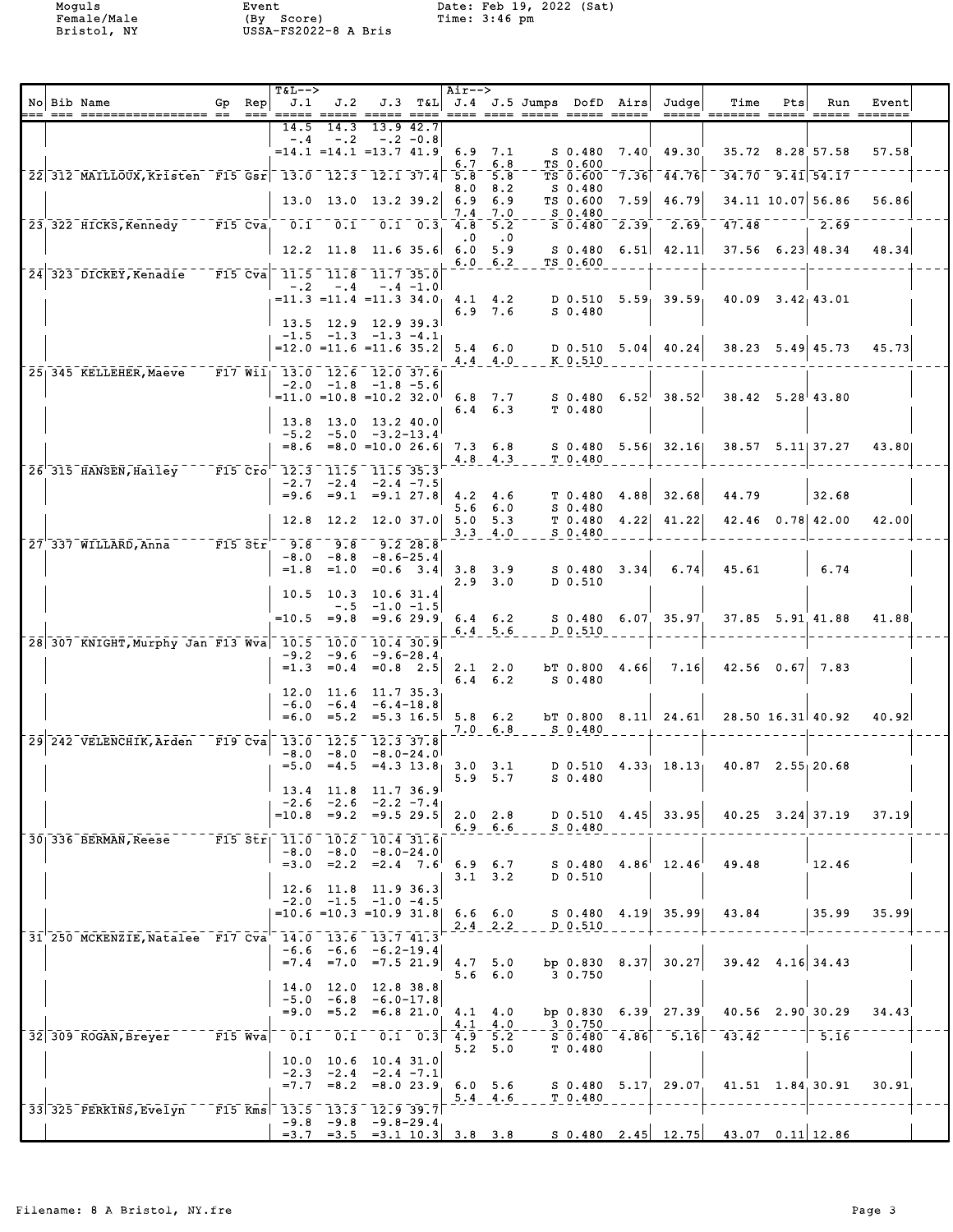|  | No Bib Name                                                                                                                                                                                                                                                                                                                                             | $Gp$ Rep<br>$=$ $=$ $=$ $\frac{1}{2}$ | <b>T&amp;L--&gt;</b>                                                         | $J.1$ $J.2$                   |                                                                                     |                 | Air-->                            |                                         | J.3 T&L J.4 J.5 Jumps DofD Airs |     | Judge                                                | Time<br><u>----- ------- ----- ----- ------</u>                   | Pts | Run                                      | Event              |  |
|--|---------------------------------------------------------------------------------------------------------------------------------------------------------------------------------------------------------------------------------------------------------------------------------------------------------------------------------------------------------|---------------------------------------|------------------------------------------------------------------------------|-------------------------------|-------------------------------------------------------------------------------------|-----------------|-----------------------------------|-----------------------------------------|---------------------------------|-----|------------------------------------------------------|-------------------------------------------------------------------|-----|------------------------------------------|--------------------|--|
|  |                                                                                                                                                                                                                                                                                                                                                         |                                       |                                                                              |                               |                                                                                     | dnf             |                                   | $1.0$ 1.5                               | $D$ 0.510                       | dnf |                                                      | (none)                                                            |     | dnf                                      | 12.86              |  |
|  | $\frac{1}{1}$ 162 TOBEY, Gavin $\frac{1}{1}$ $\frac{1}{1}$ $\frac{1}{1}$ $\frac{1}{1}$ $\frac{1}{1}$ $\frac{1}{1}$ $\frac{1}{1}$ $\frac{1}{1}$ $\frac{1}{1}$ $\frac{1}{1}$ $\frac{1}{1}$ $\frac{1}{1}$ $\frac{1}{1}$ $\frac{1}{1}$ $\frac{1}{1}$ $\frac{1}{1}$ $\frac{1}{1}$ $\frac{1}{1}$ $\frac{1}{1}$ $\frac{$                                       |                                       |                                                                              | $-.2 - .2$                    | $= 17.8$ $= 18.2$ $= 18.5$ 54.5<br>$16.4$ 16.0 16.9 49.3                            | $-0.4$          | 7.9 7.9                           | $7.6$ $7.0$                             | 7op 0.860                       |     | $7 \circ G$ 0.960 13.85 68.35                        | 24.85 15.30 83.65                                                 |     |                                          |                    |  |
|  |                                                                                                                                                                                                                                                                                                                                                         |                                       | $-1.5$                                                                       |                               | $=15.9$ = 16.0 = 16.9 48.8 3.6 3.7                                                  | $-0.5$          |                                   | 7.5 7.9                                 | 7op 0.860                       |     | 7oG 0.960 10.12 58.92                                |                                                                   |     | 24.93 15.19 74.11                        | 83.65              |  |
|  | $2$ 107 ALVA, Isaac $\overline{M19}$ Bm                                                                                                                                                                                                                                                                                                                 |                                       | $-$ 17.6 $-$ 17.8 $-$ 18.0 $-$ 53.4                                          |                               | $16.4$ 16.4 16.8 49.6                                                               |                 | $7.\overline{6}$ $\overline{8}.1$ | $8.1 \quad 7.9$                         | 7oG 0.960                       |     |                                                      | $725.79$ $14.06$ $82.90$                                          |     |                                          |                    |  |
|  | $3$ 124 PETRONE, Jack $17.0$ $17.0$ $17.3$ $17.3$ $51.6$                                                                                                                                                                                                                                                                                                |                                       |                                                                              |                               | $-4.0 - 4.0 - 4.0 - 12.0$<br>$=12.4$ $=12.4$ $=12.8$ 37.6 1.2 1.0                   |                 |                                   | $7.0$ $7.0$                             | 7oG 0.960                       |     |                                                      | 10o 0.990 7.80 45.40 25.90 13.92 59.32                            |     |                                          | 82.90              |  |
|  |                                                                                                                                                                                                                                                                                                                                                         |                                       |                                                                              |                               | $=17.0$ $=17.3$ $=16.9$ $51.2$ 8.6 8.7<br>17.0 17.4 17.6 52.0                       | $-.4 - 0.4$     |                                   | $8.8\quad 8.0$                          | bp $0.730$                      |     |                                                      | 7op 0.860 13.56 64.76 24.39 15.90 80.66                           |     |                                          |                    |  |
|  |                                                                                                                                                                                                                                                                                                                                                         |                                       |                                                                              |                               | $-.6 - .7 - .8 - 2.1$<br>$=16.4$ $=16.7$ $=16.8$ 49.9                               |                 |                                   | $8.0$ 7.3<br>8.7 8.7                    | bp 0.730                        |     | 7op 0.860 12.92 62.82                                | 22.41 18.51 81.33                                                 |     |                                          | 81.33              |  |
|  | $4$ 114 DAMORE, Tyler $17.4$ $17.4$ $17.4$ $17.8$ 52.6                                                                                                                                                                                                                                                                                                  |                                       |                                                                              |                               | $17.5$ $17.8$ $17.7$ $53.0$<br>$-.3 - .2 - 0.5$                                     |                 | 7.4 7.8                           | $8.1 \t 8.0$                            | 1G 0.830                        |     |                                                      | $\overline{b}$ $\overline{F}$ 0.880 13.36 65.96 26.16 13.57 79.53 |     |                                          |                    |  |
|  |                                                                                                                                                                                                                                                                                                                                                         |                                       |                                                                              |                               | $=17.5$ $=17.5$ $=17.5$ 52.5                                                        |                 | $8.8\quad 8.0$                    | $8.6$ 7.9                               | bG 0.830                        |     |                                                      | bF 0.880 14.23 66.73 25.40 14.57 81.30                            |     |                                          | 81.30              |  |
|  | 5 166 BOYLE, Wyatt                                                                                                                                                                                                                                                                                                                                      |                                       | $\boxed{\text{M17} \text{ Sms} \quad 16.8 \quad 16.6 \quad 16.7 \quad 50.1}$ |                               | $=16.8$ $=16.6$ $=16.5$ $49.9$ $4.0$ $3.9$<br>$17.0$ 17.0 17.3 51.3                 | $-.2 - 0.2$     |                                   | $7.8$ 7.5                               | 7op 0.860                       |     | 7oG 0.960 10.36 60.26                                | 24.23 16.11 76.37                                                 |     |                                          |                    |  |
|  | 6 185 DAMORE, Trae M17 Kms 17.8 17.5 17.3 52.6                                                                                                                                                                                                                                                                                                          |                                       |                                                                              |                               | $-.3 - .4 - .4 - 1.1$<br>$=16.7$ $=16.6$ $=16.9$ 50.2                               |                 |                                   | $7.4$ $7.2$<br>$7.8$ $7.3$              | 7ор 0.860                       |     | $7 \circ G$ 0.960 13.49 63.69                        |                                                                   |     | 24.84 15.31 79.00                        | 79.00              |  |
|  |                                                                                                                                                                                                                                                                                                                                                         |                                       |                                                                              |                               | $-.8$ $-.8$ $-.8$ $-2.4$<br>$=17.0$ =16.7 =16.5 50.2<br>$17.0$ $17.4$ $17.8$ $52.2$ |                 | $6.8$ 7.0                         | 9.0 9.1                                 | bp 0.730                        |     |                                                      | 7op 0.860 12.53 62.73 24.49 15.77 78.50                           |     |                                          |                    |  |
|  |                                                                                                                                                                                                                                                                                                                                                         |                                       |                                                                              |                               | $-.6 - .4 - .4 -1.4$<br>$=16.4$ $=17.0$ $=17.4$ $50.8$ 7.4 7.0                      |                 |                                   | $7.5$ $7.2$                             | bG 0.830                        |     |                                                      | 7op 0.860 12.28, 63.08, 24.62 15.60, 78.68                        |     |                                          | 78.68              |  |
|  | $\sqrt{7}$ 159 CALZOLANO, Christi M17 Str $^{-}$ 17.6 17.4 17.8 52.8 $\sqrt{6}$ 6.4 $\sqrt{6}$ .0                                                                                                                                                                                                                                                       |                                       |                                                                              |                               | $17.5$ 17.7 17.8 53.0 7.8 8.0                                                       |                 | 6.5                               | 6.8                                     | bp $0.730$                      |     | DG 0.830 9.99 62.79<br>$\text{bG}$ 0.830 11.88 64.88 |                                                                   |     | $26.97$ 12.51 75.30<br>27.40 11.94 76.82 | 76.82              |  |
|  | $\overline{8_1}$ 193 EGAN, Jack $\overline{101}$ $\overline{101}$ $\overline{01}$ $\overline{01}$ $\overline{101}$ $\overline{01}$ $\overline{101}$ $\overline{01}$ $\overline{101}$ $\overline{01}$ $\overline{101}$ $\overline{01}$ $\overline{101}$ $\overline{01}$ $\overline{101}$ $\overline{01}$ $\overline{101}$ $\overline{01}$ $\overline{01$ |                                       |                                                                              |                               | $16.5$ 16.8 16.5 49.8                                                               |                 |                                   | $7.5$ $7.1$<br>$7.9$ $7.5$<br>$6.8$ 7.0 | bp 0.730<br>7op 0.860           |     | 7oG 0.960 13.06 62.86                                | $70G$ 0.960 13.96 64.16 26.97 12.51 76.67                         |     | 26.92 12.57 75.43                        | 76.67 <sup>1</sup> |  |
|  | 9 121 SCHEID, Nicholas M19 Sms                                                                                                                                                                                                                                                                                                                          |                                       | $\overline{0.1}$                                                             | 0.1                           |                                                                                     | $0.1 \quad 0.3$ |                                   | 7.7 7.3<br>6.3 6.0<br>$8.0\quad 8.5$    | 7op 0.860<br>bp 0.730           |     | $bF$ 0.880 11.43 11.73                               |                                                                   |     | $34.00$ $3.26$ 14.99                     |                    |  |
|  |                                                                                                                                                                                                                                                                                                                                                         |                                       |                                                                              | $-.6 - .5$                    | 17.0 17.1 17.3 51.4<br>$-.2 - 1.3$<br>$=16.4$ $=16.6$ $=17.1$ 50.1                  |                 |                                   | $7.4$ $7.3$<br>$8.0$ 7.7                | bp 0.730                        |     | $DF$ 0.880 12.19 62.29                               | 26.56 13.05 75.34                                                 |     |                                          | 75.34              |  |
|  | 10 167 JOHNSON, Gabriel M15 Kms 16.6 16.8 16.9 50.3                                                                                                                                                                                                                                                                                                     |                                       |                                                                              |                               | $-.4 - .6 - .6 - 1.6$<br>$=16.2$ $=16.2$ $=16.3$ 48.7                               |                 |                                   | $6.4 \t6.4$<br>8.1 7.4                  | bG 0.830                        |     | $bT$ 0.700 10.91 59.61                               | 27.17 12.25 71.86                                                 |     |                                          |                    |  |
|  | 11 133 LAMLEIN, Raymond                                                                                                                                                                                                                                                                                                                                 |                                       | M19 Kms 17.0 15.0 14.2 46.2                                                  |                               | 17.6 17.4 17.5 52.5<br>$-4$ $-3$ $-3$ $-1.0$<br>$=17.2$ $=17.1$ $=17.2$ 51.5        |                 |                                   | $6.4 \quad 6.9$<br>$8.0$ 7.5            | bG 0.830                        |     | bT $0.700$ 11.08 62.58                               | 26.92 12.57 75.15                                                 |     |                                          | 75.15              |  |
|  |                                                                                                                                                                                                                                                                                                                                                         |                                       |                                                                              | $-7.6 - 8.0$<br>$= 9.4 = 7.0$ | -8.0-23.6<br>$=6.2$ 22.6<br>15.4 16.0 15.7 47.1                                     |                 |                                   | 7.4 7.9<br>$\cdot$ 1.1                  | 7op 0.860                       |     | 7oG 0.960 7.42 30.02                                 | 29.64 9.00 39.02                                                  |     |                                          |                    |  |
|  | 12, 138 KOSINSKI, Oliver M17 Sms, 14.0 13.5 13.3 40.8                                                                                                                                                                                                                                                                                                   |                                       | $-.5$                                                                        |                               | $=14.9$ $=16.0$ $=15.7$ 46.6                                                        | $-0.5$          |                                   | $7.4$ $7.4$<br>$7.7 - 7.6$              | 7op 0.860                       |     | 7oG 0.960 13.67 60.27                                |                                                                   |     | 25.60 14.31 74.58                        | 74.58              |  |
|  |                                                                                                                                                                                                                                                                                                                                                         |                                       |                                                                              |                               | $-3.6$ $-3.6$ $-4.2-11.4$<br>$=10.4$ $=9.9$ $=9.1$ 29.4<br>$17.0$ 17.0 16.5 50.5    |                 |                                   | $6.5 \t6.3$<br>$4.3 \t4.0$              | bG 0.830<br>bp 0.730            |     | $8.33$ $37.73$                                       | 26.76 12.78 50.51                                                 |     |                                          |                    |  |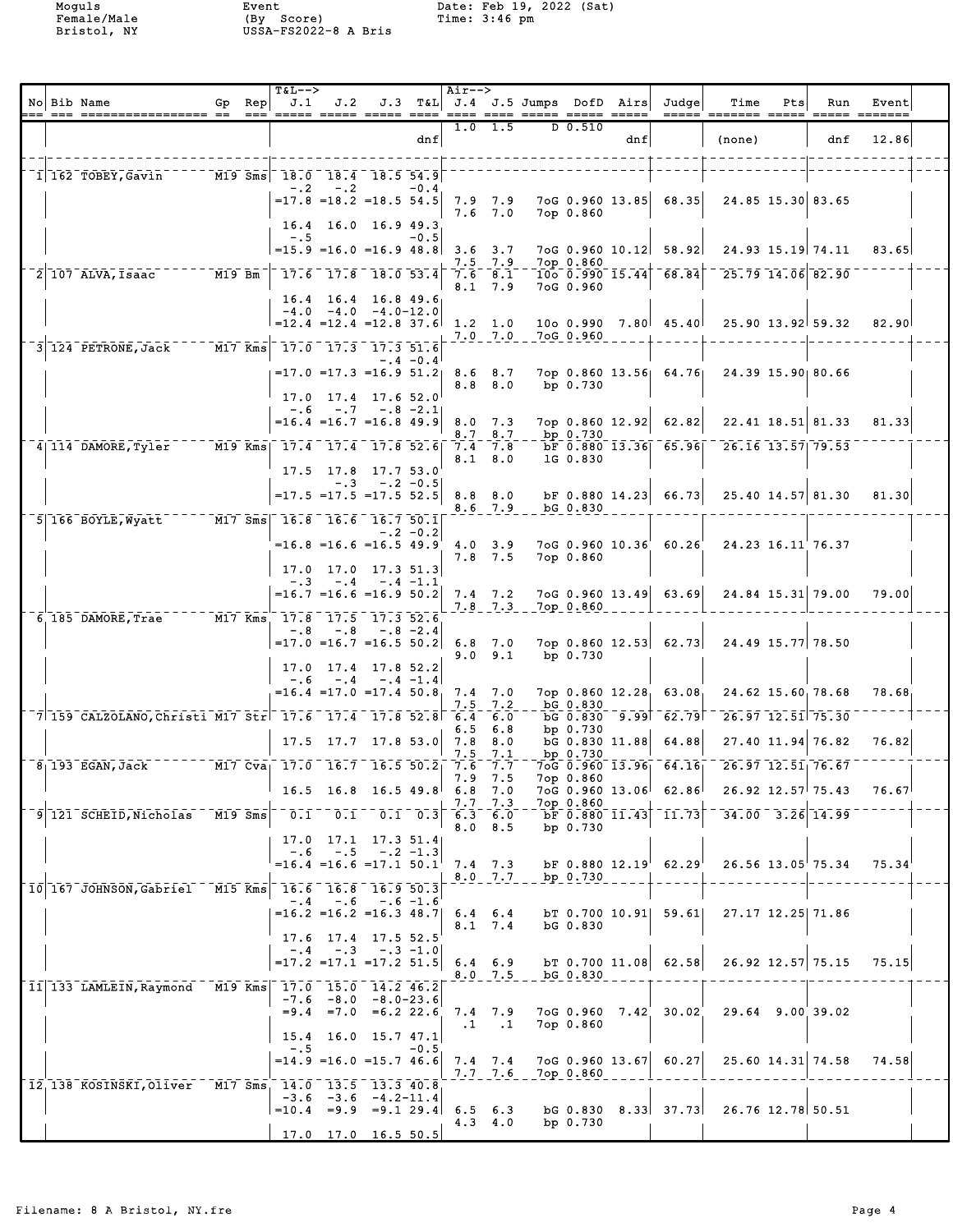|  | No Bib Name                                                                                                                                       |        | Gp Rep | <b>T&amp;L--&gt;</b><br>J.1 |             | $J.2$ $J.3$ T&L $J.4$ J.5 Jumps DofD Airs                                                                           |            | Air-->             |                                          |                  |                      | Judge                                                    | Time<br><u> ----- ------- ----- ----- ------</u>  | Pts | Run                            | Event      |         |
|--|---------------------------------------------------------------------------------------------------------------------------------------------------|--------|--------|-----------------------------|-------------|---------------------------------------------------------------------------------------------------------------------|------------|--------------------|------------------------------------------|------------------|----------------------|----------------------------------------------------------|---------------------------------------------------|-----|--------------------------------|------------|---------|
|  |                                                                                                                                                   |        |        | -.6                         |             | $=16.4$ $=16.5$ $=16.1$ 49.0 7.9 7.8                                                                                | $-4 - 1.5$ |                    | $7.8$ $7.8$                              | bp 0.730         |                      | $bG$ 0.830 12.20 61.20                                   |                                                   |     | 26.73 12.82 74.02              | 74.02      |         |
|  | 13 120 HALJUN, Will                                                                                                                               |        |        |                             |             | M19 Sms 17.5 17.6 17.3 52.4<br>$-1.2$ $-1.7$ $-1.5$ $-4.4$<br>$=16.3$ $=15.9$ $=15.8$ 48.0<br>$16.5$ 16.6 16.7 49.8 |            |                    | $7.2$ $7.3$<br>$8.0$ 7.3                 |                  | bp $0.730$           | 7op 0.860 11.81 59.81                                    |                                                   |     | 25.98 13.81 73.62              |            |         |
|  |                                                                                                                                                   |        |        | $-1.0$                      | $-1.5$      | $-.6 - 2.1$<br>$=15.5$ $=16.1$ $=16.1$ $47.7$                                                                       |            |                    | $7.4$ $7.3$                              | 8.5 8.7 bp 0.730 |                      | $7 \circ G$ 0.960 13.32 61.02                            |                                                   |     | 26.77 12.77 73.79              | 73.79      |         |
|  | 14, 292 O'HANLON, Finnegan M15 Str, 15.9 15.6 15.7 47.2                                                                                           |        |        |                             |             | $-1.0$ $-.2$ $-.5$ $-1.7$<br>$=14.9$ $=15.4$ $=15.2$ $45.5$<br>16.8 16.7 17.1 50.6                                  |            | $8.4$ $8.5$        | 7.9 7.9                                  |                  | bp 0.730             |                                                          | $DG$ 0.830 12.77 58.27 28.04 11.10 69.37          |     |                                |            |         |
|  |                                                                                                                                                   |        |        |                             |             | $-4$ $-2$ $-4$ $-1.0$<br>$=16.4$ $=16.5$ $=16.7$ 49.6                                                               |            | $7.5\quad 8.0$     | 8.0 7.1                                  |                  | bp $0.730$           |                                                          | bG 0.830 11.94 61.54 28.48 10.52 72.06            |     |                                | 72.06      |         |
|  | $15$ <sup>-252</sup> DUDA, Tyler $16.8$ -16.8 -17.2 50.8                                                                                          |        |        |                             |             | 15.0 14.2 15.0 44.2                                                                                                 |            |                    | $7.0\quad 6.2$<br>6.7, 7.1               |                  | $3p$ 0.680           |                                                          | $b_{p}$ 0.730 $9.50$ 60.30 $27.81$ 11.40 71.70    |     |                                |            |         |
|  | 16 306 LANDRY, Gabe M15 Cva 15.6 15.9 15.8 47.3                                                                                                   |        |        |                             |             | $-5.6 -6.1 -6.4-18.1$<br>$=9.4$ $=8.1$ $=8.6$ 26.1 7.8 7.2                                                          |            |                    | $6.7 \quad 6.9$                          |                  | 3p 0.680             |                                                          | bp 0.730 10.09 36.19 27.92 11.26 47.45            |     |                                | 71.70      |         |
|  |                                                                                                                                                   |        |        |                             | $-.2 - .2$  | $-.2 -0.6$<br>$=15.4$ $=15.7$ $=15.6$ 46.7<br>16.9 15.3 15.9 48.1                                                   |            |                    | $3.3 \quad 3.2$<br>$7.4$ $7.2$           |                  | bp 0.730             | $\texttt{bG}$ 0.830 8.01 54.71                           |                                                   |     | 27.04 12.42 67.13              |            |         |
|  | 17 230 SLAVICH, Jake M17 Sms 15.8 15.7 15.9 47.4                                                                                                  |        |        |                             |             | $-1.0 - .4 - .4 - 1.8$<br>$=15.9$ $=14.9$ $=15.5$ 46.3                                                              |            |                    | 8.0 8.2<br>$8.0 - 8.0$                   |                  | bp 0.730             | $bG$ 0.830 12.56 58.86                                   |                                                   |     | 26.84 12.68 71.54              | 71.54      |         |
|  |                                                                                                                                                   |        |        |                             |             | $-.8$ $-1.0$ $-.6$ $-2.4$<br>$=15.0$ $=14.7$ $=15.3$ $45.0$ 8.0 8.0                                                 |            |                    | $8.5$ 7.8                                |                  | bp $0.730$           | $bT$ 0.700 11.54 56.54                                   |                                                   |     | 25.33 14.67 71.21              |            |         |
|  | 18 192 DOLAN, Lance                                                                                                                               |        |        |                             |             | 16.0 15.6 15.7 47.3<br>$-2.0$ $-1.3$ $-1.3$ $-4.6$<br>$=14.0$ $=14.3$ $=14.4$ $42.7$<br>M19 Cva 14.8 14.6 14.3 43.7 |            | 7.8 7.6            | $7.4$ 7.4<br>$7.0$ $7.4$                 |                  | bp 0.730             | $\bar{b}p\bar{0}.730\bar{1}0.01$ $\bar{5}3.71$ $\bar{1}$ | b $\sqrt{0.700}$ 10.79 53.49 25.95 13.85 67.34    |     | $\overline{28.57}$ 10.40 64.11 | 71.21      |         |
|  |                                                                                                                                                   |        |        |                             | $-.6 - .2$  | 15.8 15.7 15.8 47.3<br>$=15.2$ =15.5 =15.8 46.5                                                                     | $-0.8$     | 6.5<br>$7.4 \t6.9$ | 7.1                                      |                  | bT 0.700             |                                                          | bp $0.730$ $9.90$ $56.40$ $25.92$ $13.89$ $70.29$ |     |                                | 70.29      |         |
|  | $19$ 223 BOYLE, Luca                                                                                                                              |        |        |                             |             | M19 Sms 14.8 14.6 15.0 44.4                                                                                         |            |                    | $7.0 \t6.4$<br>7.7, 7.9<br>8.1, 7.5      |                  | bT 0.700<br>bp 0.730 | $7$ op 0.860 12.39 56.79                                 | $\overline{27.10}$ $\overline{12.34}$ 69.13       |     |                                |            |         |
|  |                                                                                                                                                   |        |        |                             | $-1.0 - .3$ | 16.0 15.4 15.4 46.8<br>$=15.0$ = 15.1 = 15.4 45.5 7.7 7.7                                                           | $-1.3$     |                    | $7.9 - 7.4$                              |                  | bp 0.730             |                                                          | 7op 0.860 12.20 57.70 28.47 10.53 68.23           |     |                                | 69.13      |         |
|  | $\sqrt{20}$ $\sqrt{279}$ JAMIESON, Ryan $\sqrt{30}$ $\sqrt{17}$ kms $\sqrt{315}$ $\sqrt{15}$ $\sqrt{0}$ $\sqrt{14.0}$ $\sqrt{14.3}$ $\sqrt{43.3}$ |        |        |                             |             | $-1.2$ $-1.2$ $-1.0$ $-3.4$<br>$=13.8$ $=12.8$ $=13.3$ 39.9                                                         |            |                    | $7.4 \t6.7$<br>$7.6$ $7.2$               |                  | bp 0.730             |                                                          | bg 0.830 11.24 51.14 28.43 10.59 61.73            |     |                                |            | $+4640$ |
|  |                                                                                                                                                   |        |        |                             |             | 16.3 15.4 15.4 47.1<br>$-.3 - .2 - .2 - 0.7$<br>$=16.0$ $=15.2$ $=15.2$ 46.4                                        |            |                    | $7.0$ $7.4$<br>$7.4$ $7.8$               |                  | bp 0.730             | $\text{bG}$ 0.830 11.52 57.92                            |                                                   |     | 28.35 10.69 68.61              | 68.61+4640 |         |
|  | 21 305 CIAGLO, Owen                                                                                                                               |        |        |                             |             | M13 Kms  16.0 15.8 15.7 47.5 <br>$-.4-.4-.4-.4-.2$<br>$= 15.6 = 15.4 = 15.3 46.3$                                   |            |                    | $7.4$ $7.2$<br>$7.4$ 7.5                 |                  | bp $0.730$           | 7op 0.860 11.71 58.01                                    |                                                   |     | 28.42 10.60 68.61              |            | $+4630$ |
|  | 22 352 WILLARD, Alex                                                                                                                              | M17 Bm |        |                             |             | 14.9 14.6 14.8 44.3<br>$15.8$ 15.4 15.1 46.3                                                                        |            | $8.5$ $8.4$        | $7.4$ $7.1$<br>7.6 7.5                   |                  | bp 0.730             | 7op 0.860 11.73 56.03                                    | bp $0.730$ $9.42$ $55.72$ $26.78$ $12.76$ 68.48   |     | 28.65 10.30 66.33              | 68.61+4630 |         |
|  |                                                                                                                                                   |        |        |                             |             | 14.6 14.7 14.2 43.5                                                                                                 |            |                    | $8.0$ 7.9<br>$8.1 \t 8.0$<br>$7.4$ $7.8$ |                  | X 0.410<br>XT 0.530  | bp $0.730$ $9.90$ $53.40$                                |                                                   |     | 25.15 14.90 68.30              | 68.48      |         |
|  | 23 311 LEWIS, Camden                                                                                                                              |        |        |                             |             | M15 Gou 15.8 15.5 15.8 47.1<br>$-2.0$ $-1.5$ $-1.0$ $-4.5$<br>$=13.8$ $=14.0$ $=14.8$ $42.6$                        |            |                    | $6.4\quad 6.0$<br>7.7, 7.8               |                  | bp 0.730             |                                                          | b $\sqrt{0.700}$ 9.99 52.59 29.32 9.42 62.01      |     |                                |            |         |
|  |                                                                                                                                                   |        |        |                             |             | 15.4 15.6 15.3 46.3<br>$-.4 - .5 - .5 - 1.4$<br>$= 15.0$ $= 15.1$ $= 14.8$ $44.9$ 8.0 8.3                           |            |                    | $8.3$ $8.5$                              |                  | bp 0.730             |                                                          | bT $0.700$ 11.83 $56.73$ 27.87 11.32 68.05        |     |                                | 68.05      |         |
|  | 24 398 ROYALL, Tate                                                                                                                               |        |        |                             | $-.4-.5$    | M15 Cva 14.6 14.1 14.3 43.0<br>$-.5 - 1.4$<br>$=14.2$ = 13.6 = 13.8 41.6                                            |            |                    | $7.0$ $7.0$<br>$7.4 \t6.9$               |                  | bp 0.730             |                                                          | 1G 0.830 11.02, 52.62, 30.55 7.80, 60.42          |     |                                |            |         |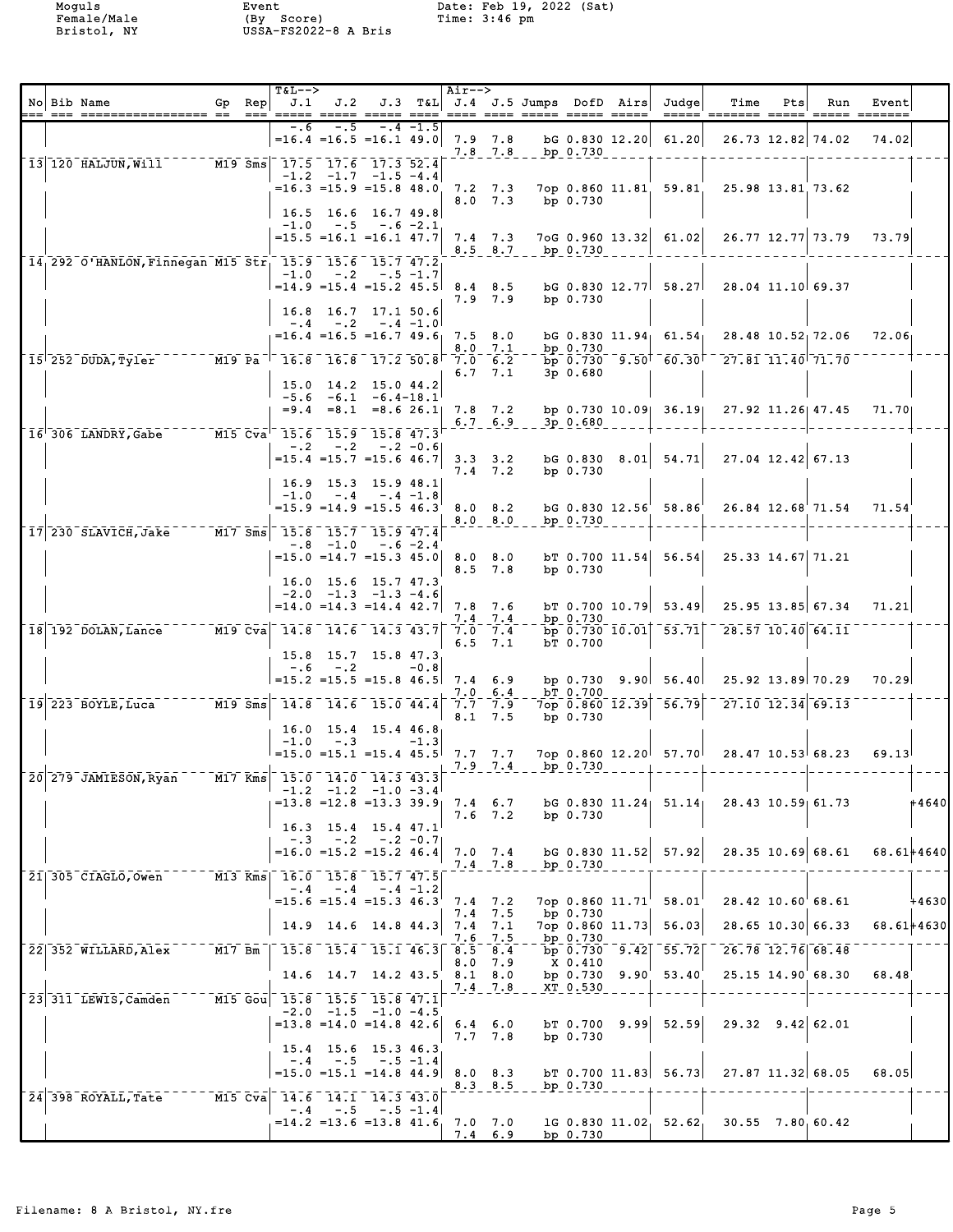|  | No Bib Name<br>.-- --- ----------------- -- -                                           | Gp Rep<br>$== =$ | <b>T&amp;L--&gt;</b><br>J.1 |               |                                                                                               |           | Air-->         |                                           | J.2 J.3 T&L J.4 J.5 Jumps DofD Airs |                      | Judge<br>$=$ $=$ $=$ $=$ $=$ $\overline{ }$ | Time<br>======= =====                                               | Pts | Run                | Event<br>===== ======= |  |
|--|-----------------------------------------------------------------------------------------|------------------|-----------------------------|---------------|-----------------------------------------------------------------------------------------------|-----------|----------------|-------------------------------------------|-------------------------------------|----------------------|---------------------------------------------|---------------------------------------------------------------------|-----|--------------------|------------------------|--|
|  |                                                                                         |                  | 16.0<br>$-.2$               | 15.6<br>$-.2$ | $-.2 -0.6$<br>$=15.8$ $=15.4$ $=15.7$ $46.9$ 7.7 7.9                                          | 15.9 47.5 |                |                                           | $7.4$ $7.6$ bp $0.730$              |                      | 1G 0.830 11.94 58.84                        |                                                                     |     | 29.56 9.10 67.94   | 67.94                  |  |
|  | 25 303 COVELL, Jackson - - M15 Kms 15.0 14.7 15.0 44.7                                  |                  |                             | $-.4 - .6$    | $-.2 - 1.2$<br>$= 14.6$ $= 14.1$ $= 14.8$ 43.5                                                |           |                | $5.8 \t6.2$<br>$7.6$ $7.1$                |                                     | bp $0.730$           | $3\,0.650\,9.26\,52.76$                     | 28.17 10.93 63.69                                                   |     |                    |                        |  |
|  |                                                                                         |                  |                             | $-.2 - .1$    | 15.6 15.2 15.0 45.8<br>$=15.4$ $=15.1$ $=15.0$ $45.5$ 7.1 6.3                                 | $-0.3$    |                | $7.6\quad 6.9$                            |                                     | bp $0.730$           |                                             | b T $0.700$ $9.97$ $55.47$ $27.28$ $12.10$ 67.57                    |     |                    | 67.57                  |  |
|  | 26 197 DELEGER, Elliot M19 Sms 16.0 16.0 16.2 48.2                                      |                  |                             |               | $-1.6$ $-1.7$ $-1.7$ $-5.0$<br>$= 14.4$ $= 14.3$ $= 14.5$ $43.2$ 5.5 5.0                      |           |                | $7.8$ 7.9                                 |                                     | bG 0.830             |                                             | 7o 0.830 10.86 $54.06$ 27.72 11.52 65.58                            |     |                    |                        |  |
|  |                                                                                         |                  | $-1.0$                      | $-5$          | 15.0 14.5 14.7 44.2<br>$-.4 -1.9$<br>$= 14.0$ $= 14.0$ $= 14.3$ $42.3$                        |           | 8.0 7.8        | $5.5 \t5.8$                               |                                     | 1G 0.830             |                                             | bp $0.730$ 10.45 $52.75$ 26.00 13.78 66.53                          |     |                    | 66.53                  |  |
|  | 27 180 SWANK, J. Colton M19 Pa   15.0 15.1 14.8 44.9                                    |                  |                             |               | $-.2$ $-.2$ $-.1$ $-0.5$<br>$=14.8$ $=14.9$ $=14.7$ $44.4$                                    |           |                | $6.7 \quad 6.7$<br>$6.6\quad 6.7$         |                                     | bp $0.730$           |                                             | 7op 0.860 $10.61^{\dagger}$ 55.01 30.12 8.36 63.37                  |     |                    |                        |  |
|  | 28 326 FLYNN, Brayden M15 Bm   14.0 13.6 13.7 41.3                                      |                  |                             |               | $15.2$ 14.6 14.2 44.0<br>$-.4$ $-1.2$ $-1.0$ $-2.6$                                           |           |                | $6.6$ $6.5$<br>$6.9$ $6.8$                |                                     | bp 0.730             |                                             | 7op 0.860 10.62 54.62 28.33 10.72 65.34                             |     |                    | 65.34                  |  |
|  |                                                                                         |                  | $-0.7$                      | $-0.7$        | $=13.6$ $=12.4$ $=12.7$ $38.7$<br>15.6 15.3 15.9 46.8                                         | $-1.4$    |                | 6.76.6<br>8.0 8.0                         |                                     | bp $0.730$           | $bL$ 0.720 10.62 49.32                      | 29.36 9.36 58.68                                                    |     |                    |                        |  |
|  | 29 215 ALVA, Luke M17 Bm                                                                |                  |                             |               | $= 14.9$ $= 14.6$ $= 15.9$ 45.4<br>$14.9$ $14.9$ $15.3$ $45.1$<br>$-1.0$ $-1.0$ $-1.0$ $-3.0$ |           | $7.2\quad 6.8$ | $8.3\quad 8.0$                            |                                     | bp 0.730             |                                             | bL $0.720$ 10.98 56.38 29.90 8.65 65.03                             |     |                    | 65.03                  |  |
|  |                                                                                         |                  | $-1.2$                      |               | $=13.9$ =13.9 =14.3 42.1<br>13.2 13.3 13.6 40.1                                               | $-0.2$    |                | $6.0\quad 6.0$<br>$7.5$ $7.0$             |                                     | bp $0.730$           |                                             | $4$ op 1.140 12.13 54.23 28.60 10.36 64.59                          |     |                    |                        |  |
|  | 30 198 CLAUS, Jacob M19 Bm                                                              |                  |                             |               | $=13.0$ $=13.3$ $=13.6$ 39.9<br>$-14.6 - 14.3 - 14.3 - 43.2 - 5.0 - 5.3$                      |           |                | 6.0 5.9<br>$6.7 \t6.8$<br>$5.6 \quad 5.3$ |                                     | bp 0.730<br>bp 0.730 | 7op 0.860 10.04 49.94                       | 28.22 10.86 60.80<br>b $\boxed{0.700}$ 7.57 50.77 28.32 10.73 61.50 |     |                    | 64.59                  |  |
|  |                                                                                         |                  | $-1.2$                      | $-.4$         | 15.9 15.0 14.7 45.6<br>$-.2 -0.8$<br>$=15.7$ $=14.6$ $=14.5$ $44.8$ , 6.0 5.7                 |           |                | $6.5 \t6.1$                               |                                     | bp 0.730             |                                             | bT $0.700$ $8.69$ $53.49$ $28.53$ $10.46$ $63.95$                   |     |                    | 63.95                  |  |
|  | $31\overline{)317}$ DAVIS, Havden - - - - MI5 Cva - 13.6 - 13.8 - 13.0 40.4 - 7.4 - 7.7 |                  |                             |               | 14.8 14.6 14.4 43.8<br>$-.5 - .8 - .2 - 1.5$                                                  |           |                | 6.7, 7.0                                  |                                     | $3p$ 0.680           |                                             | $7\overline{0.850}$ 11.07 51.47 $29.75$ 8.85 60.32                  |     |                    |                        |  |
|  | $32^{1}$ 191 LITTLEFIELD, Chase M17 Cva <sup>1</sup> 16.8 16.7 16.6 50.1 <sup>1</sup>   |                  |                             |               | $= 14.3$ $= 13.8$ $= 14.2$ $42.3$ 6.8 6.6<br>$-2.8$ $-2.8$ $-2.6$ $-8.2$                      |           | 7.6 7.8        |                                           |                                     | 3G 0.780             |                                             | $70.85011.69$ $53.99$ $29.16$ $9.63$ 63.62                          |     |                    | 63.62                  |  |
|  |                                                                                         |                  |                             |               | $=14.0$ $=13.9$ $=14.0$ $41.9$<br>15.9 16.1 15.8 47.8<br>$-4.6$ $-4.4$ $-3.1-12.1$            |           |                | 8.0 8.4<br>3.8, 4.0                       |                                     | 7op 0.860            | bp $0.730$ $9.33$ $51.23$                   | 27.95 11.22 62.45                                                   |     |                    |                        |  |
|  | 33 208 STEVENSON, Ryan                                                                  | M19 Str          |                             |               | $=11.3$ $=11.7$ $=12.7$ $35.7$<br>14.6 14.5 14.6 43.7<br>$-7.0$ $-7.0$ $-6.0$ -20.0           |           |                | $7.9$ $7.8$<br>7.0 7.0                    |                                     | 7o 0.830             |                                             | bp $0.730$ $11.53$ $47.23$ $26.06$ $13.71$ $60.94$                  |     |                    | 62.45                  |  |
|  |                                                                                         |                  | $-1.2$                      | $-0.6$        | $=7.6$ $=7.5$ $=8.6$ 23.7<br>$16.2$ 14.7 14.3 45.2                                            | $-1.8$    | $\cdot$ 1      | $\cdot$ 1<br>$2.5$ 2.5                    |                                     | bp 0.730             | $bG$ 0.830 1.90 25.60                       | 37.34                                                               |     | 25.60              |                        |  |
|  | 34 342 GONZALEZ, Sebastia M15 Hv                                                        |                  |                             |               | $=15.0$ $=14.1$ $=14.3$ $43.4$<br>14.8 15.0 14.7 44.5<br>$-7.8$ $-8.0$ $-6.7-22.5$            |           |                | $6.9$ $8.9$<br>7.4 7.9                    |                                     | bp 0.730             | $\text{bG}$ 0.830 12.13 55.53               | $31.66$ 6.34 61.87                                                  |     |                    | 61.87                  |  |
|  |                                                                                         |                  | 16.0                        |               | $=7.0$ $=7.0$ $=8.0$ 22.0<br>$15.4$ $15.9$ $47.3$                                             |           | $\cdot$ 1      | $8.1 \quad 7.5$<br>$\ldots$ 1             |                                     | $3p$ 0.680           | 3 0.650 5.12 27.12                          | 37.02                                                               |     | 27.12              |                        |  |
|  | 35 347 LIGOZIO, George                                                                  | $M15$ Bm         | $-.5$                       | $-1.3$        | $=15.5$ $=15.1$ $=15.9$ 46.5<br>14.2 14.2 13.8 42.2                                           | $-0.8$    |                | $7.0\quad 6.6$<br>$6.7\quad 6.8$          |                                     | $3p$ 0.680           | $3 \t0.650 \t9.00 \t55.50$                  |                                                                     |     | $31.77$ 6.19 61.69 | 61.69                  |  |
|  |                                                                                         |                  |                             |               | $-.4-.6-.2-.1.2$<br>$=13.8$ $=13.6$ $=13.6$ $41.0$<br>$14.8$ 14.0 14.1 42.9                   |           |                | $8.4$ $8.3$<br>8.0 8.0                    |                                     | bp 0.730             | $bT$ 0.700 11.68 52.68                      | $31.68$ 6.31 58.99                                                  |     |                    |                        |  |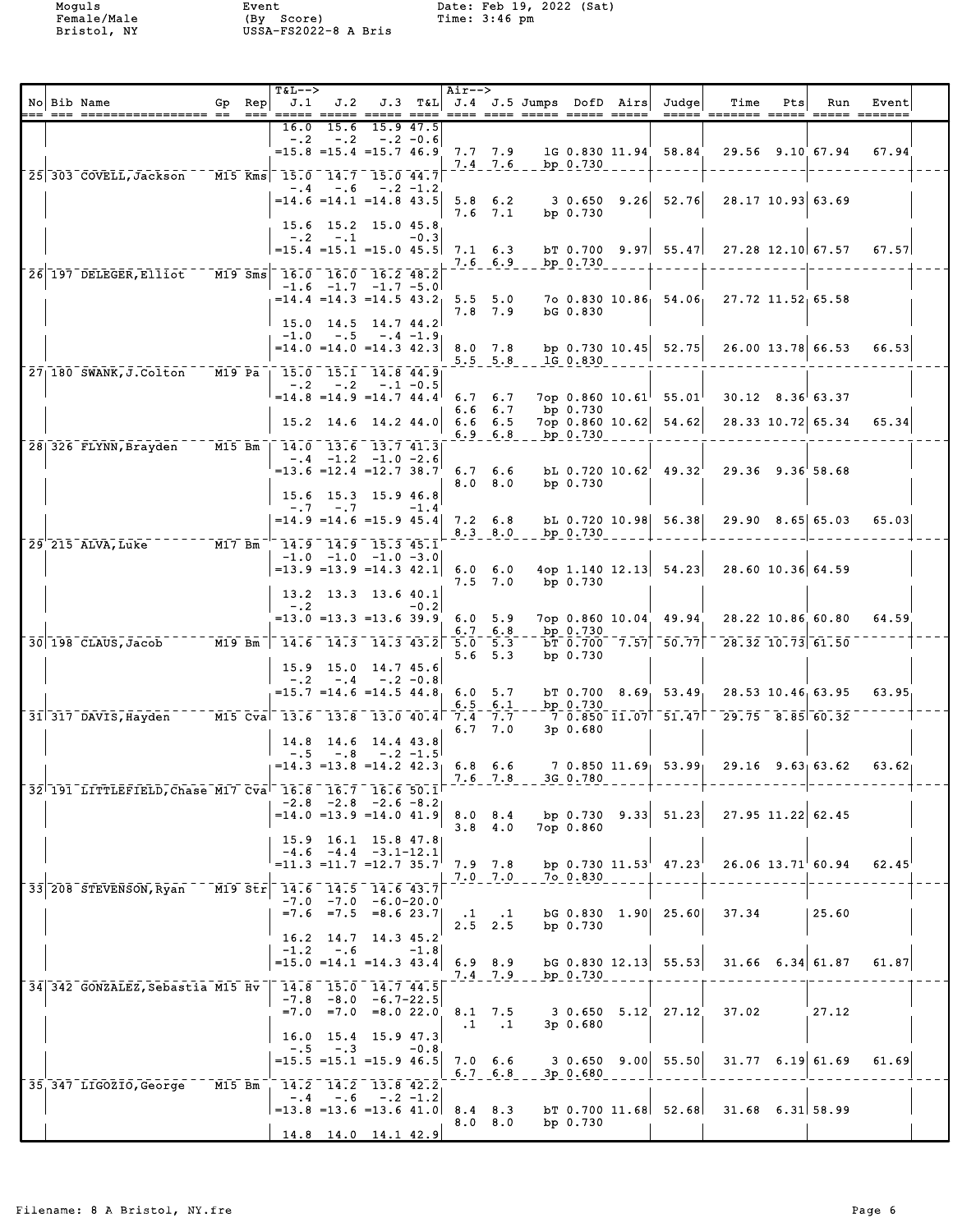|  | No Bib Name                                                                                                       | $Gp$ Rep<br>$== =$ | <b>T&amp;L--&gt;</b><br>J.1 |                                  |                                                                                                                                                                          |                    | Air-->         |                                |          |                                    |      | J.2 J.3 T&L J.4 J.5 Jumps DofD Airs Judge              | Time<br><u>----- ------- ----- ----- ------</u>                        | Pts | Run                    | Event |  |
|--|-------------------------------------------------------------------------------------------------------------------|--------------------|-----------------------------|----------------------------------|--------------------------------------------------------------------------------------------------------------------------------------------------------------------------|--------------------|----------------|--------------------------------|----------|------------------------------------|------|--------------------------------------------------------|------------------------------------------------------------------------|-----|------------------------|-------|--|
|  |                                                                                                                   |                    | $-0.8$                      | $-3$                             | $=14.0$ $=13.7$ $=14.1$ $41.8$                                                                                                                                           | $-1.1$             | 8.1 8.0        | $7.6$ $7.7$                    |          | bp $0.730$                         |      | $bT$ 0.700 11.21 53.01                                 |                                                                        |     | 30.88 7.36 60.37       | 60.37 |  |
|  | 36 324 SPALTER, Jacob                                                                                             |                    |                             |                                  | $\boxed{\texttt{M17}}$ Kms $\boxed{\texttt{14.0}}$ $\boxed{\texttt{13.7}}$ $\boxed{\texttt{13.2}}$ $\boxed{\texttt{40.9}}$ $\boxed{\texttt{7.7}}$ $\boxed{\texttt{8.1}}$ |                    |                | 7.8 7.6                        |          | $3p$ 0.680                         |      | $-3 - 0.650 - 10.36$ $-51.26$                          | $\overline{30.77}$ 7.51 58.77                                          |     |                        |       |  |
|  | 37 187 CHRISTIAN, James                                                                                           | $M19$ Wva          |                             | $-.4-.6$                         | 15.0 13.7 14.2 42.9<br>$-.8 - 1.8$<br>$=14.6$ $=13.1$ $=13.4$ $41.1$<br>$-12.8 - 12.6 - 12.5 - 37.9 - 6.7 - 6.9$                                                         |                    |                | $7.2$ $7.7$                    |          | $3p$ 0.680                         |      | $8.0 \quad 8.1 \qquad 3 \quad 0.650 \quad 10.29$ 51.39 | $700.830$ $10.67$ $48.57$ $-29.01$ $9.82$ $58.39$                      |     | $30.56$ $7.78$ 59.17   | 59.17 |  |
|  | 38 331 MERCIER, George M17 Str 14.2 14.0 13.8 42.0                                                                |                    |                             |                                  | 12.5 12.3 12.1 36.9<br>$-3.0$ $-3.0$ $-3.0$ $-9.0$<br>$=9.5$ $=9.3$ $=9.1$ 27.9 6.6 6.0                                                                                  |                    |                | 6.96.9<br>$7.2$ $7.0$          |          | bp $0.730$<br>bp 0.730             |      |                                                        | 7op 0.860 10.59 38.49 28.29 10.77 49.26                                |     |                        | 58.39 |  |
|  |                                                                                                                   |                    |                             |                                  | $-1.3$ $-1.3$ $-1.3$ $-3.9$<br>$=12.9$ =12.7 =12.5 38.1 7.5 7.8<br>$14.8$ 13.4 13.6 41.8                                                                                 |                    |                | $7.3$ $7.6$                    |          | bp $0.730$                         |      |                                                        | bG 0.830 $11.77$ 49.87 32.49 5.25 55.12                                |     |                        |       |  |
|  |                                                                                                                   |                    |                             |                                  | $-1.0 - .2 - .4 - 1.6$<br>$=13.8$ $=13.2$ $=13.2$ 40.2                                                                                                                   |                    |                | 6.8 6.6<br>$7.0$ $7.4$         | bp 0.730 |                                    |      |                                                        | bG 0.830 10.81 51.01 31.02 7.18 58.19                                  |     |                        | 58.19 |  |
|  | 39 274 BLAKEMAN, Noah M17 Wva 13.8 13.8 13.3 40.9                                                                 |                    |                             |                                  | $-1.0$ $-1.0$ $-1.0$ $-3.0$<br>$=12.8$ = 12.8 = 12.3 37.9 6.9 7.2<br>14.5 13.7 12.5 40.7                                                                                 |                    |                | $7.4$ 7.6                      |          | 7op 0.860                          |      | $bT$ 0.700 11.38 49.28                                 | 29.80 8.78 58.06                                                       |     |                        |       |  |
|  |                                                                                                                   |                    |                             |                                  | $-1.5$ $-1.5$ $-1.3$ $-4.3$<br>$=13.0$ $=12.2$ $=11.2$ 36.4                                                                                                              |                    |                | $7.5$ $7.8$<br>$7.3$ $7.3$     |          | 7ор 0.860                          |      |                                                        | bp 0.730 11.85 48.25 29.69 8.93 57.18                                  |     |                        | 58.06 |  |
|  | $40^{\degree}$ 332 MERCIER, Henry M17 Str <sup><math>-14.7</math></sup> 14.8 14.5 44.0                            |                    | $-.4$                       |                                  | $= 14.3 = 14.8 = 14.543.6$                                                                                                                                               | $-0.41$            |                | 7.0 7.6                        |          | SS 0.500                           |      |                                                        | 8.0 7.9 TT 0.500 7.62 51.22 31.78 6.18 57.40                           |     |                        |       |  |
|  |                                                                                                                   |                    |                             |                                  | $14.5$ $14.5$ $13.5$ $42.5$<br>$-1.0 - .6 - .5 - 2.1$<br>$= 13.5 = 13.9 = 13.0 40.4 6.8 6.6$                                                                             |                    |                | $6.4 \t6.2$                    |          | STS 0.610                          |      | TTT 0.610 7.92 48.32                                   |                                                                        |     | $30.51$ $7.85$ 56.17   | 57.40 |  |
|  | $\overline{41}$ 327 CLAFFEY, Liam M15 Kms $\overline{14.6}$ $\overline{14.1}$ $\overline{13.4}$ $\overline{42.1}$ |                    |                             |                                  | $-2.2$ $-1.8$ $-2.0$ $-6.0$<br>$=12.4$ $=12.3$ $=11.4$ 36.1<br>14.4 13.7 13.2 41.3                                                                                       |                    |                | $7.0 \t6.3$<br>$6.2 \quad 6.3$ |          | bp 0.730                           |      |                                                        | bT 0.700 9.21 45.31 29.43 9.27 54.58                                   |     |                        |       |  |
|  |                                                                                                                   |                    |                             |                                  | $-.8$ $-.4$ $-.4$ $-1.6$<br>$=13.6$ $=13.3$ $=12.8$ 39.7                                                                                                                 |                    | 7.1 7.0        | $7.2\quad 6.8$                 |          | bp $0.730$                         |      |                                                        | $bT$ 0.700 10.04 49.74 31.06 7.13 56.87                                |     |                        | 56.87 |  |
|  | 42 294 GRODSKY, Tyler                                                                                             |                    |                             |                                  | M19 Str 15.0 14.6 14.3 43.9<br>$-.6$ $-1.0$ $-1.0$ $-2.6$<br>$15.0$ $14.6$ $14.4$ $44.0$<br>$-11.6$ $-11.2$ $-10.8-33.6$                                                 |                    |                | $7.4$ 7.0                      |          | S 0.380                            |      |                                                        | $=14.4$ =13.6 =13.3 41.3 4.0 4.0 bT 0.700 5.53 46.83 29.58 9.07 55.90  |     |                        |       |  |
|  |                                                                                                                   |                    |                             |                                  |                                                                                                                                                                          |                    |                | 4.0 4.0                        |          | 30.650                             |      |                                                        | $=3.4$ $=3.4$ $=3.6$ 10.4 6.8 6.8 bT 0.700 7.36 17.76 33.05 4.51 22.27 |     |                        | 55.90 |  |
|  | 43 316 PARADIS, Benjamin M17 Cro 13.4 13.4 13.0 39.8                                                              |                    |                             |                                  | $14.7$ 13.5 13.7 41.9                                                                                                                                                    |                    |                | $7.1 \t6.7$<br>$5.4$ 5.2       |          | $3p$ 0.680                         |      |                                                        | $3\ 0.650\ 8.08$ $47.88$ $31.28\ 6.84$ 54.72                           |     |                        |       |  |
|  | 44 314 SMALL, Zack                                                                                                |                    |                             | $-1.5 -1.2$<br>M15 Cva 12.5 12.1 | $=13.2$ $=12.3$ $=13.1$ 38.6<br>13.938.5                                                                                                                                 | $-.6 -3.3$         |                | 4.3, 5.0<br>$6.6\quad 6.0$     |          | $3p$ 0.680                         |      | 7 0.850 8.23 46.83                                     |                                                                        |     | $31.99$ $5.90$ $52.73$ | 54.72 |  |
|  |                                                                                                                   |                    | $-.4$                       | $-4$                             | $=12.1$ $=11.7$ $=13.6$ 37.4                                                                                                                                             | $-.3 - 1.1$<br>dnf |                | $6.0\quad 6.0$<br>$6.8$ 7.0    |          | 70.850<br>3p 0.680                 | dnf  | $9.79'$ 47.19                                          | $31.43$ 6.64 53.83<br>(none)                                           |     | dnf                    | 53.83 |  |
|  | 45 253 DINN, Con                                                                                                  |                    | 0.1                         | 0.1                              | M19 Kms 13.0 13.1 13.0 39.1<br>$-2.2$ $-2.3$ $-2.0$ $-6.5$<br>$=10.8$ $=10.8$ $=11.0$ 32.6                                                                               | $0.1 \quad 0.3$    | $5.0\quad 5.8$ | $6.8\quad 6.6$<br>$4.0$ 3.6    |          | bT 0.700<br>bp $0.730$<br>bT 0.700 | 5.68 | $7.46$ $40.06$<br>5.98                                 | 26.05 13.72 53.78<br>49.86                                             |     | 5.98                   | 53.78 |  |
|  | 46 344 JAMIESON, Joshua                                                                                           |                    |                             |                                  | M15 Kms 15.2 14.7 14.3 44.2<br>$-1.8$ $-1.8$ $-1.0$ $-4.6$                                                                                                               |                    |                | 5.0 5.0                        |          | S 0.380                            |      |                                                        |                                                                        |     |                        |       |  |
|  |                                                                                                                   |                    |                             |                                  | $= 13.4$ $= 12.9$ $= 13.3$ 39.6<br>$15.0$ $14.4$ $14.7$ $44.1$<br>$-5.3$ $-5.2$ $-5.2$ -15.7                                                                             |                    |                | $7.8$ 7.7<br>$4.8$ $4.9$       |          | $3p$ 0.680                         |      | 3 0.650 8.33 47.93                                     |                                                                        |     | 32.27 5.53 53.46       |       |  |
|  | 47, 310 SIEMERING, Jake                                                                                           |                    | $-0.4$                      |                                  | $=9.7$ $=9.2$ $=9.5$ 28.4<br>M13 Kms 14.2 13.7 12.9 40.8<br>$-.6 - .4 -1.4$                                                                                              |                    |                | $7.3$ $7.2$<br>7.0 5.1         |          | 3p 0.680                           |      | $3 \t0.650 \t8.82 \t37.22$                             |                                                                        |     | $33.38$ 4.07 41.29     | 53.46 |  |